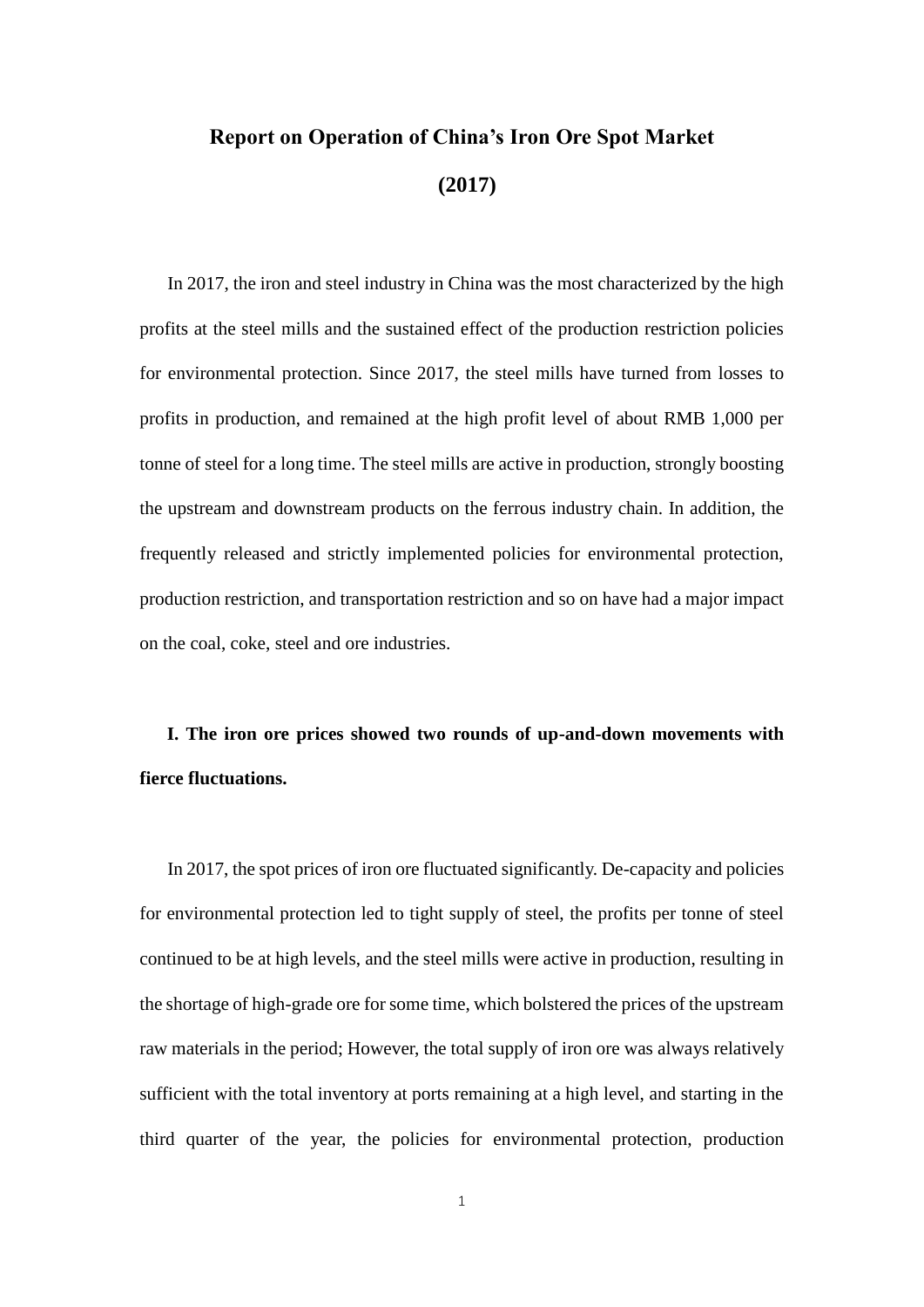restriction and so on saw the enforcement continuously strengthened, causing the steel mills to carry out overhauls intensively or suspend production with the demand for raw materials reduced.

#### **(I) The prices of iron ore were highly volatile.**

At the end of November, the spot price of iron ore was RMB 531 / tonne, a decrease of 17.03% from the beginning of the year. Although the price did not record great changes on the whole, it experienced two rounds of "ups and downs" in the year. The annual price swing<sup>1</sup> was as high as  $62.22\%$ , and the annualized daily volatility stood at 31.27%, with both lower than last year.



Chart 1: Spot Price Trend of Iron Ore

1

<sup>&</sup>lt;sup>1</sup> swing = (the highest price – the lowest price) / the lowest price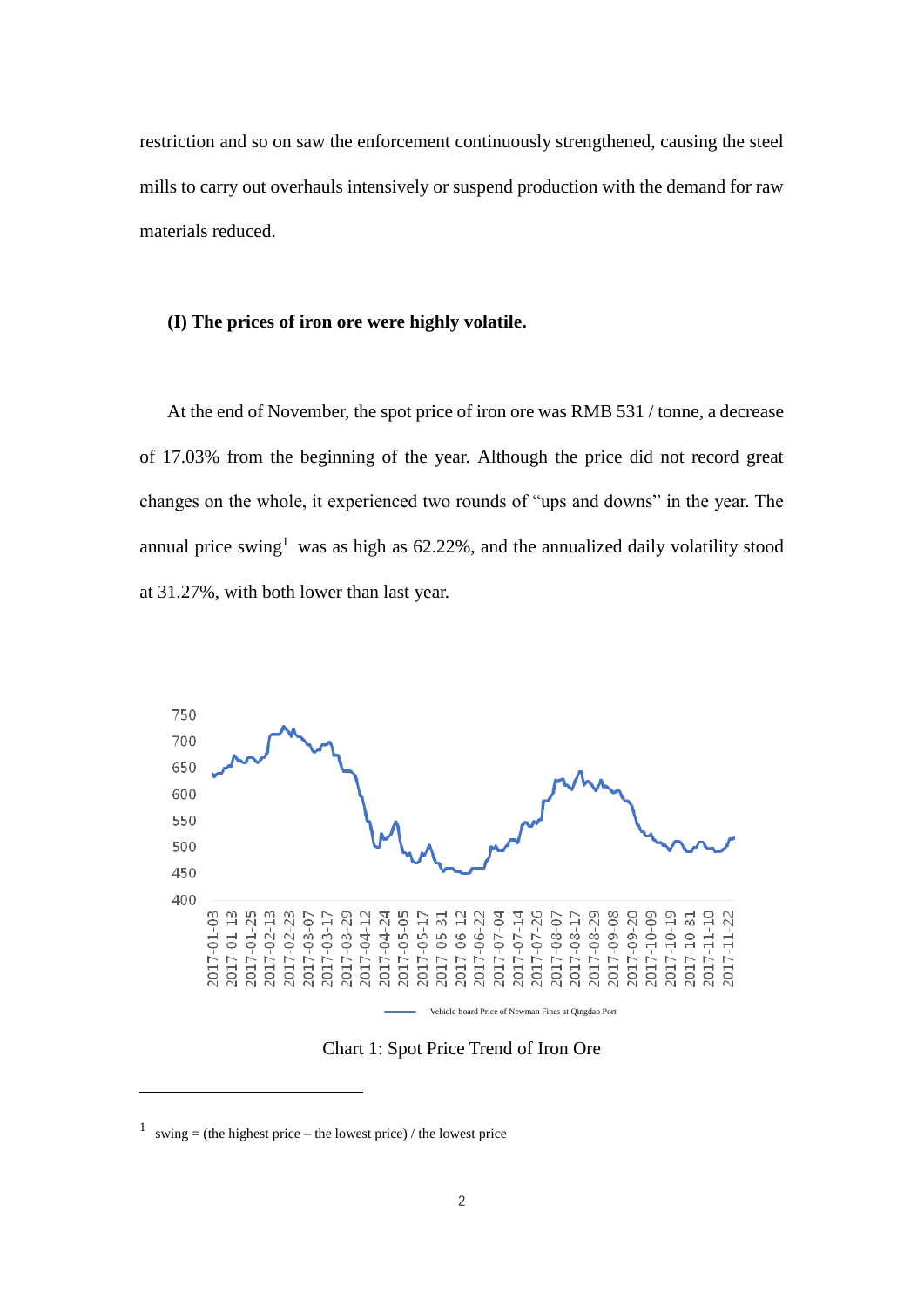|                  |                            | л.                         |  |  |
|------------------|----------------------------|----------------------------|--|--|
| Year             | <b>Swing of Spot Price</b> | <b>Daily Volatility of</b> |  |  |
|                  |                            | <b>Spot Price</b>          |  |  |
| 2014             | 89.58%                     | 14.78%                     |  |  |
| 2015             | 71.67%                     | 20.62%                     |  |  |
| 2016             | 112.5%                     | 42.96%                     |  |  |
| Jan to Nov, 2017 | 62.22%                     | 31.27%                     |  |  |

Table 1: Swing and Annualized Daily Volatility of Iron Ore Spot Price

## **(II**) **Steel prices have a one-way guiding effect on the changes of the iron ore prices.**

Generally speaking, in the year the supply of iron ore was relatively sufficient. The main factor affecting the iron ore prices was the demand of the downstream steel production. With the policy for capacity reduction gradually implemented and the enforcement strengthened, in May 85% of the planned reduction in crude steel for the year was completed with the production capacity of the crude steel cut by 42.39 million tonnes, resulting in a significant impact on the steel production capacity and thus serving as the dominant factor affecting the upstream and downstream price fluctuations on the entire steel industry chain.

With the confidence interval at 95%, from January to November 2017, the spot price of rebar had a one-way guiding effect on the price of iron ore, with the effect growing stronger.

Table 2: Rebar Spot Price Having a One-way Guiding Effect on Iron Ore Spot Price

| Null Hypothesis:                    | Ohs | F-Statistic | Prob.  |
|-------------------------------------|-----|-------------|--------|
| I2017 does not Granger Cause RB2017 | 219 | 0.30681     | 0.7361 |
| RB2017 does not Granger Cause I2017 |     | 57.7561     | 9 F-21 |

|         | Table 3: Guiding Relationship between Spot Prices of Rebar and Iron Ore from 2014 |  |  |  |  |  |
|---------|-----------------------------------------------------------------------------------|--|--|--|--|--|
| to 2017 |                                                                                   |  |  |  |  |  |

| Year     | <b>Null Hypothesis</b>                | <b>F-statistic</b> | Prob     | <b>Conclusion</b>             |
|----------|---------------------------------------|--------------------|----------|-------------------------------|
| 2014     | Rebar does not Granger cause iron ore | 6.49087            | 0.0018   | Rebar and iron ore guide each |
|          | Iron ore does not Granger cause rebar | 5.75081            | 0.0036   | other.                        |
|          | Rebar does not Granger cause iron ore | 3.02912            | 0.0502   |                               |
| 2015     | Iron ore does not Granger cause rebar | 0.85077            | 0.4284   | Rebar guides iron ore.        |
| 2016     | Rebar does not Granger cause iron ore | 101.067            | $1.E-32$ | Rebar and iron ore guide each |
|          | Iron ore does not Granger cause rebar | 3.43570            | 0.0338   | other.                        |
| $2017^2$ | Rebar does not Granger cause iron ore | 57.7561            | 9.E-21   | Rebar guides iron ore.        |

 $2$  The 2017 data are for the period ending on November 21, 2017.

1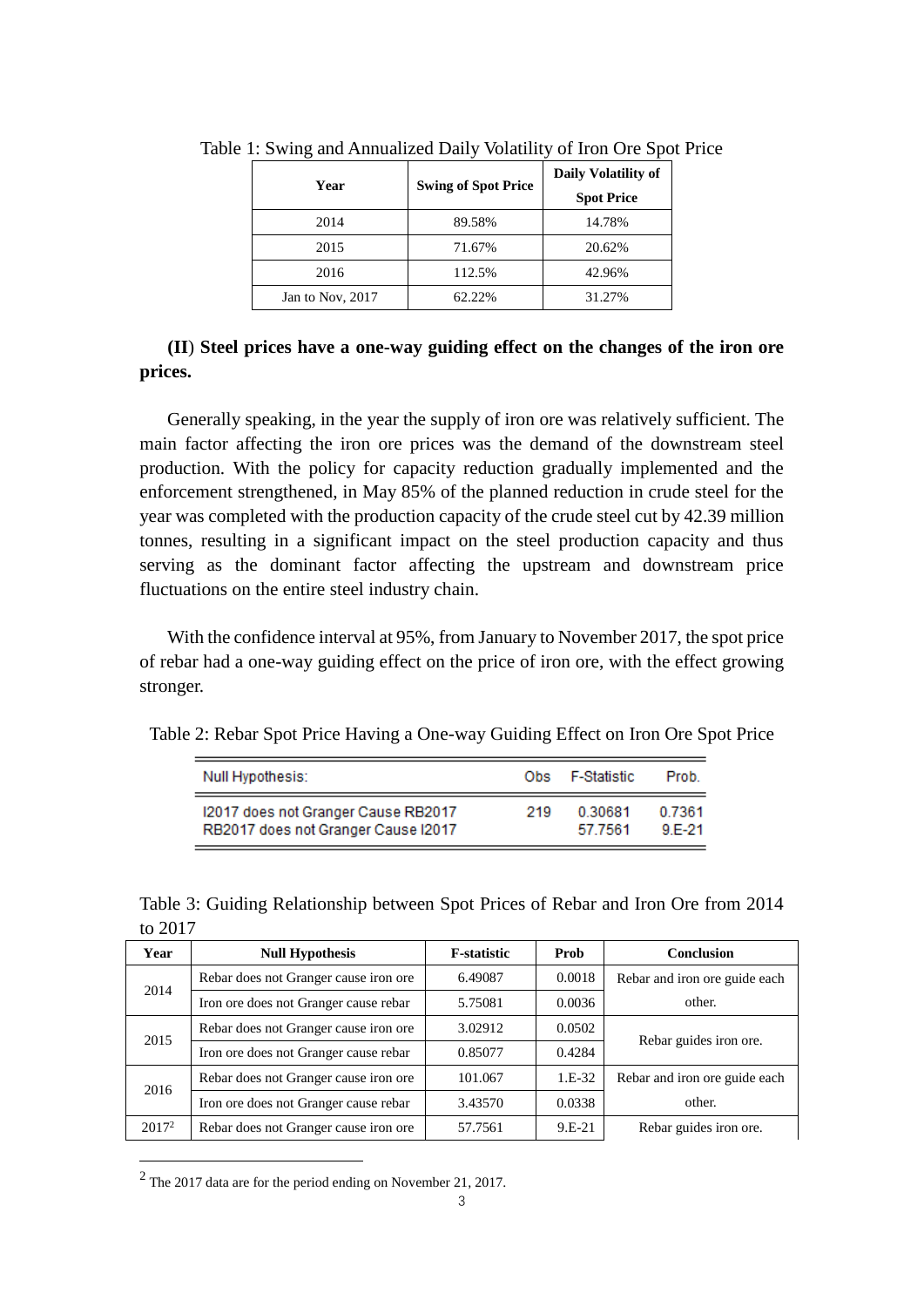#### **(III) Ratio of the prices of rebar to iron ore was at a high level continuously.**

According to the historical data, the reasonable range of price ratios for rebar and iron ore is around 5.5. However, with the supply-side reform deepened in the year, the rebar prices rose sharply, and the ore prices followed the uptrend but with modest gains. As a result, the ratio of the prices of rebar to iron ore continued to expand starting in February of the year, and the ratio of the spot prices of rebar to iron ore hit the record high of more than 8.0 in late June. Subsequently, although the ore prices stopped falling and picked up with the ratio restored to some extent in August, the steel prices continued to rise sharply soon afterwards, with the iron ore prices recording fewer gains or even some losses, causing the ratio of the spot prices of rebar to iron ore to reach the new high of 9.32 in early December and leading to the high pressure for the iron ore prices to catch up with the increases in the future.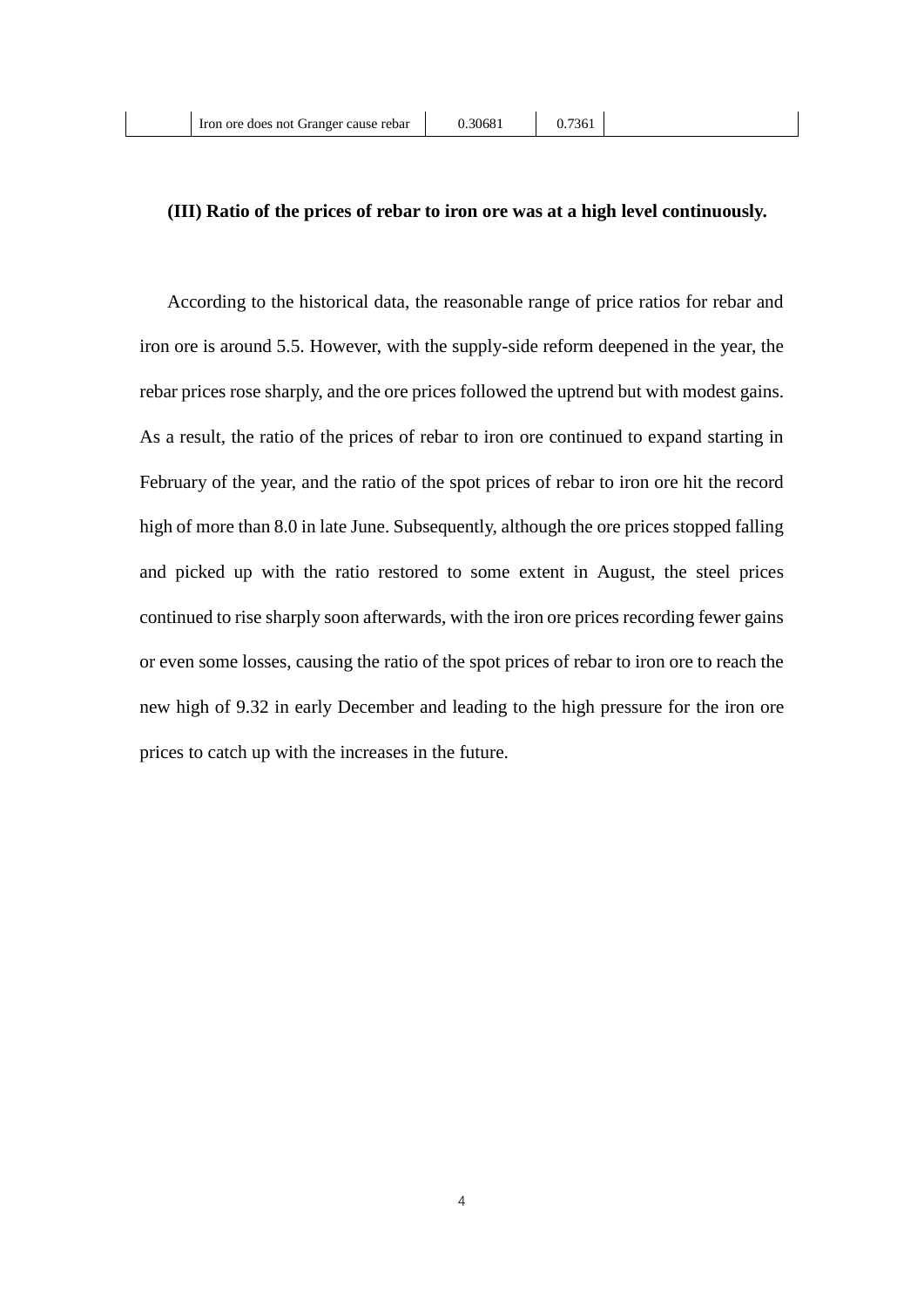

Chart 2: Price Ratios of Rebar to Iron Ore

### **II. Operation of Iron Ore Spot Market**

#### **(I) The iron ore reported sufficient supply with the inventory at a high level**

#### **continuously.**

1

1. The total supply of iron ore increased, with the concentration almost at the same level as the previous year. According to the estimates of some organization<sup>3</sup>, in 2017 the total global iron ore supply would increase by 5.85% over the previous year to reach 2.083 billion tonnes. Australia was still the largest supplier of iron ore, with the supply expected to amount to 900 million tonnes, accounting for 43.24% of the world's total. The supply concentration for Australia and Brazil was 63.66%, which was basically unchanged from the last year.

|  | Country       | 2016  | 2017E | Variation |  |
|--|---------------|-------|-------|-----------|--|
|  | Australia     | 852.6 | 900.8 | 48.2      |  |
|  | <b>Brazil</b> | 400.3 | 432   | 31.7      |  |
|  | China         | 245   | 270   | 25        |  |

Table 4: Iron Ore Supplies of Different Countries in 2017 (Unit: million tonnes)

3 Report of Mysteel on Iron Ore Operation in the First Half of 2017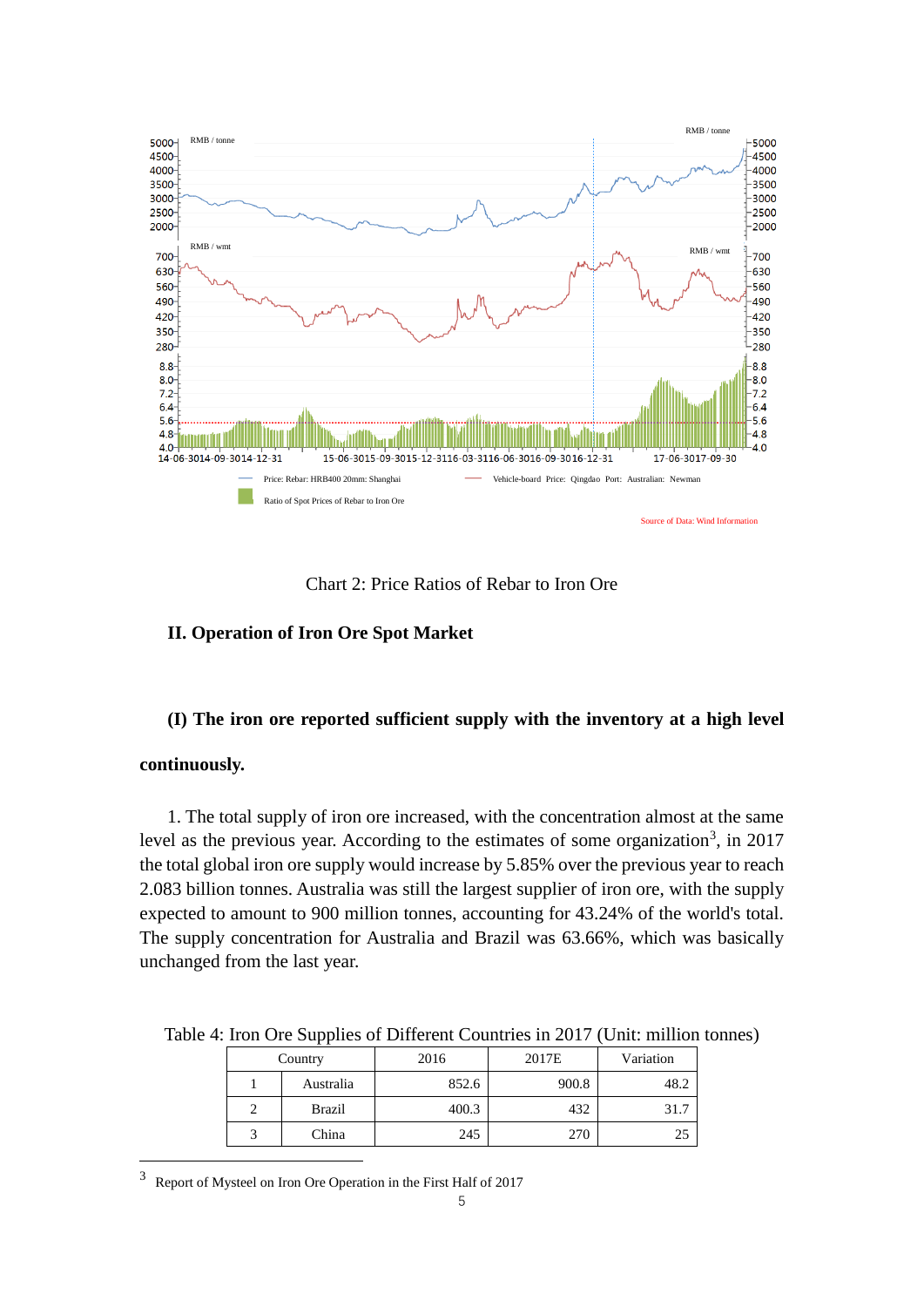| $\overline{4}$ | Russia       | 84   | 84.3   | 0.3    |
|----------------|--------------|------|--------|--------|
| 5              | Canada       | 71.9 | 73.6   | 1.7    |
| 6              | South Africa | 55.6 | 59.4   | 3.8    |
| 7              | Ukraine      | 42.5 | 42.3   | $-0.2$ |
| 8              | India        | 37.3 | 40.1   | 2.8    |
| 9              | Sweden       | 26.5 | 24     | $-2.5$ |
| 10             | Chile        | 16.8 | 16.4   | $-0.4$ |
|                | Sum          | 1968 | 2083.1 | 115.1  |

2. The inventories at the ports continued to be at a high level, and structural shortages of high and low grades of ore caused prices of iron ore to go up in a short period of time. Starting in the beginning of the year, the iron ore inventories at ports were at a historically high level, with an average annual inventory of 135 million tonnes, an increase of 29.64% over the previous year. Although the inventories were at a relatively high level, the steel mills saw their demands for iron ore of high and low grades changing with their varying enthusiasm for production. Therefore, different grades of iron ore might meet with short supply, thus affecting the prices of different grades of iron ore.





## **(II) The monopoly of the four major mines was firm, with the space for cost reduction limited and the output growth slowing down.**

1. With the strategic expansion underway, the oligopoly status of the four major mines was firm. Since 2010 the four major mines have adopted the strategy of low-cost expansion to further snatch market shares, and the high-cost iron mines including those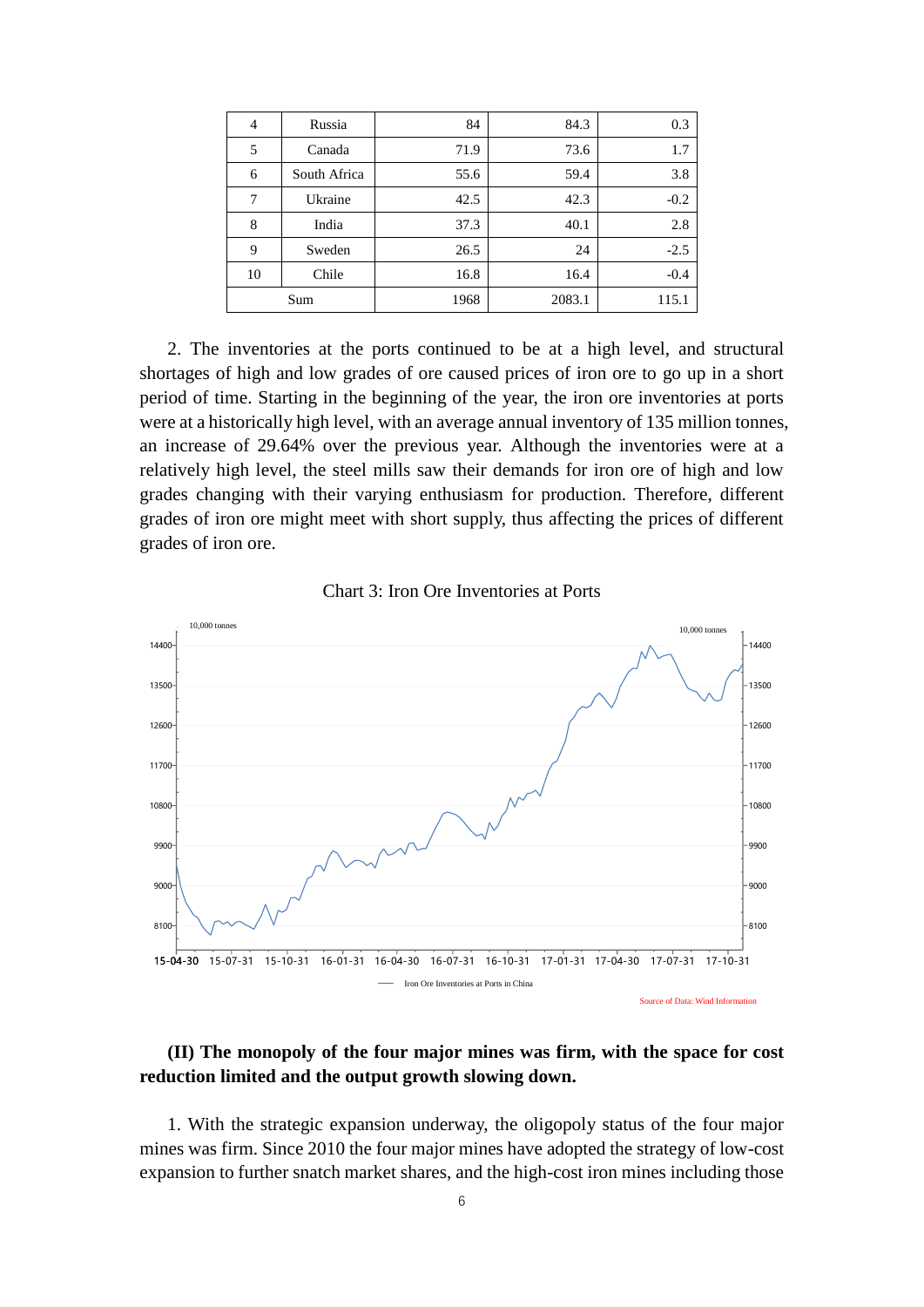in China and the overseas non-mainstream mines have gradually withdrawn from the market, with the output of the four major mines accounting for 56.8% of the world's total. The oligopoly pattern has been further consolidated and it is expected that the ratio would remain at this level in 2017.



Chart 4: Global Supply of Iron Ore



Chart 5: Ratio of Outputs of Four Major Mines to the World

2. The shrinking space for cost reduction at the four major mines bolstered the iron ore prices. At the current prices, the four major mines had a small profit margin: the FMG, which mainly produces low-grade iron ore, had a gross profit margin of US\$ 11.4 / tonne; among the three major mines producing high-grade iron ore, the gross profit margin of Vale was also only US\$ 16.6 / tonne. With the costs reduced and efficiency increases continuously, the costs at the four major mines have been low, and there is limited room for cost reductions in the future.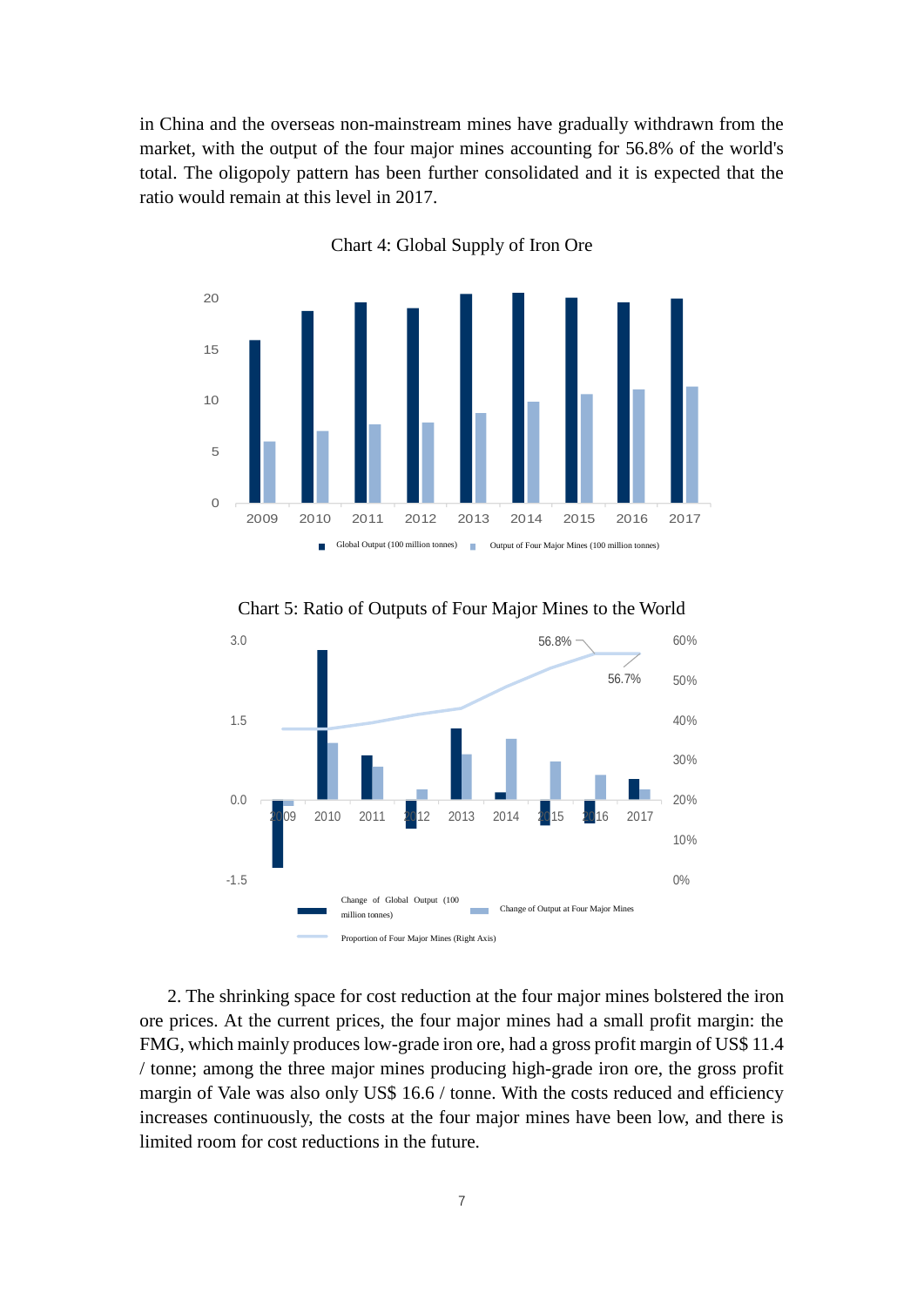

Chart 6: Cost Reduction Rates of Four Major Mines Go Down Significantly

Table 5: Costs (US\$ / tonne) of Four Major Mines by June 2017

|                                 | Vale | <b>Rio</b><br><b>Tinto</b> | <b>BHP</b> | <b>FMG</b> |
|---------------------------------|------|----------------------------|------------|------------|
| C <sub>1</sub> Cost             | 15   | 13.8                       | 14.6       | 12.8       |
| <b>Cash Cost</b>                | 32.3 | 23.1                       | 23.3       | 21.8       |
| <b>All-in Cash Cost</b>         | 43.4 | 29.2                       | 28.2       | 24.9       |
| All-in Cash Cost (1,000 tonnes) | 46.4 | 31.7                       | 30.7       | 27.4       |
| Iron Ore Price Index:<br>62%FF  |      | 63                         |            |            |
| Iron Ore Price Index:<br>58%FE  |      | 38.8                       |            |            |

**(III) Steel mills were profitable and more preferred high-grade iron ore; the policies for capacity reduction, environmental protection and so on had a great impact on the industry chain.**

1. The steel mills saw the profits improved and were more active in purchasing high-grade ore products. In 2016, the steel mills generally showed poor performance in operation and were in loss most of the time. Starting at the end of December 2016, as shown in the above chart, the steel mills turned the losses into profits, and the profit gradually rose above the record high of RMB 755 / tonne starting in May, hitting the high since 2011 and maintaining the level till the end of the year.

Chart 7: Profit of Steel Per Tonne and Blast Furnace Operation Rate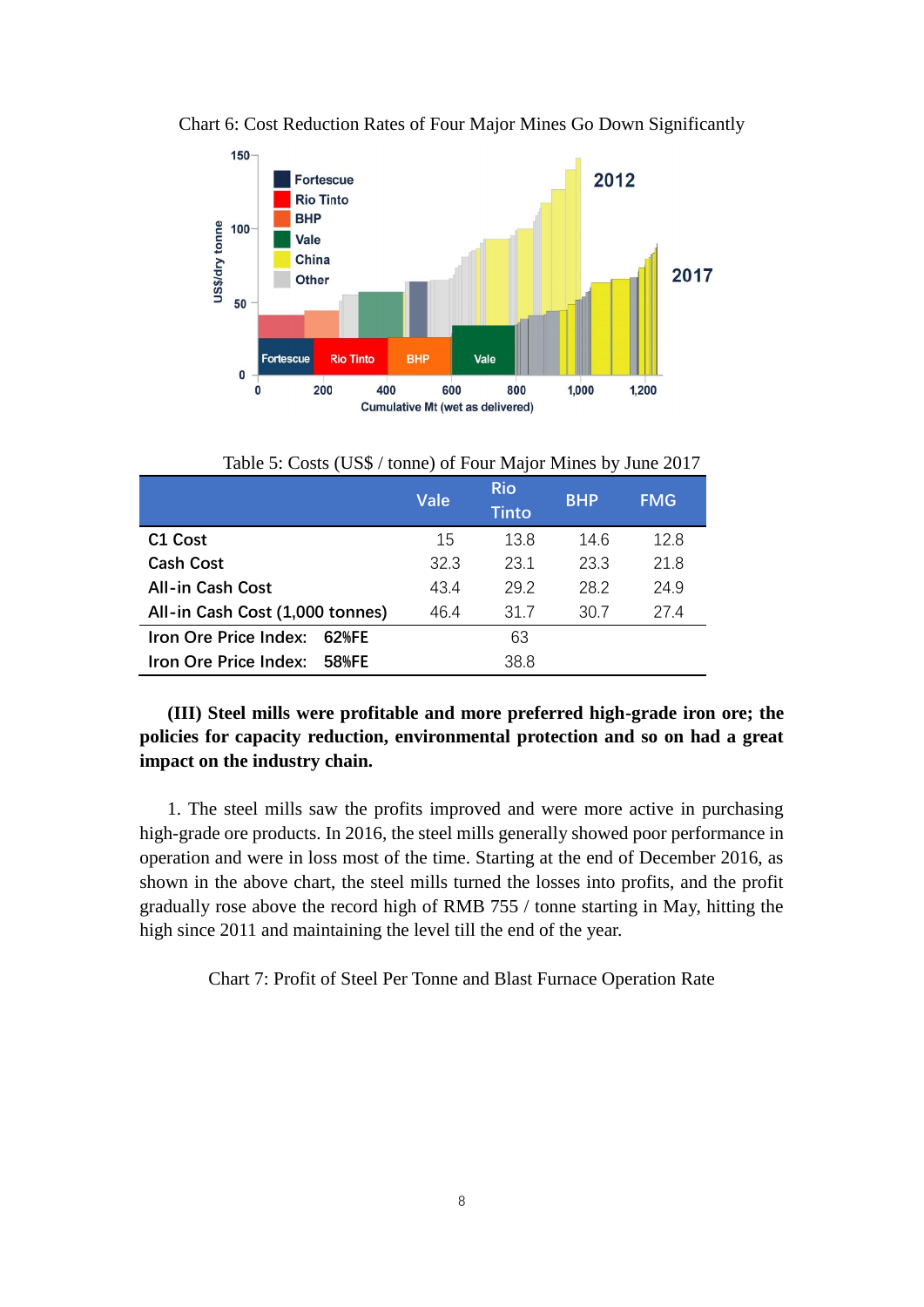

As shown in the above chart, in the year, the steel mills turned the losses into profits, which continued to be at a high level, and the operation rate kept rising to more than 77%. The steel mills actively procured high-grade ore to increase the rate of tapping iron, resulting in a structural shortage of high-grade ore. The price difference of high and low-grade ore (61.5% PB and 58% Yandi) once widened to more than RMB 100 / wmt. The average price difference of high and low grades of ore stood at US\$ 28.8 / tonne, a year-on-year increase of 108%.

Chart 8: Price Difference between High and Low-grade Iron Ore



2. The policy for dealing with the substandard steel caused the steel scrap to replace the iron ore to some extent. In 2017, with the enforcement of banning the "substandard steel" and "intermediate frequency furnaces" and other industrial policies and the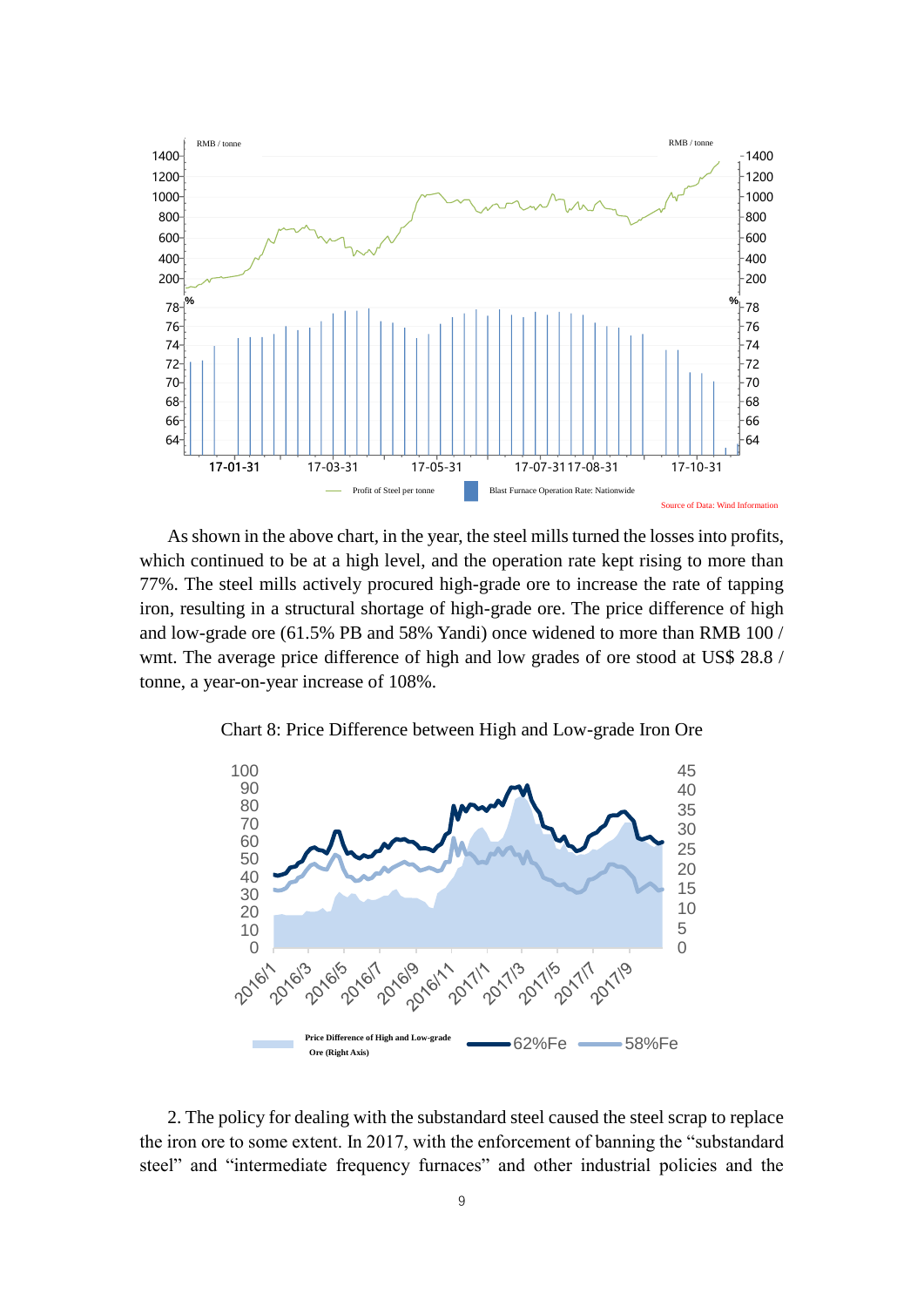strictest policies for environmental protection, the substandard steel was almost eliminated with the production by the intermediate frequency furnaces basically suspended, and the steel scrap for raw material was in great surplus by the end of June. In the first half of the year, the steel scrap prices dropped sharply, thereby reducing the production cost for electric arc furnaces. The advantage of electric arc furnaces in cost began to appear, and many converters also started to increase the adoption of scrap steel. As a result, some demand for iron ore was replaced by steel scrap, putting some downward pressure on iron ore prices.



Chart 9: Price Trends of Steel, Steel Scrap and Iron Ore

According to the statistics of the Steel Scrap Association, from January to September in the year, the total consumption of iron and steel scrap was 101.23 million tonnes, an increase of 36.53 million tonnes or 56.5% year on year. The increase in the use of steel scrap caused the trends of the iron ore prices and the prices at the steel mills to differ over a period of time. In May of the year, the prices of steel scrap fell to the year low, the steel prices went up due to the short supply and the iron ore prices declined under pressure.

#### **III. Expectation of Market Developments and Changes in the Future**

## **(I) Demand: Demands for real estate and infrastructure construction will slow down, with the demand of home appliances and vehicles under pressure.**

1. The property investment has showed resilience, but it will still be suppressed by sales decline in the long run. From January to October 2017, the year-on-year growth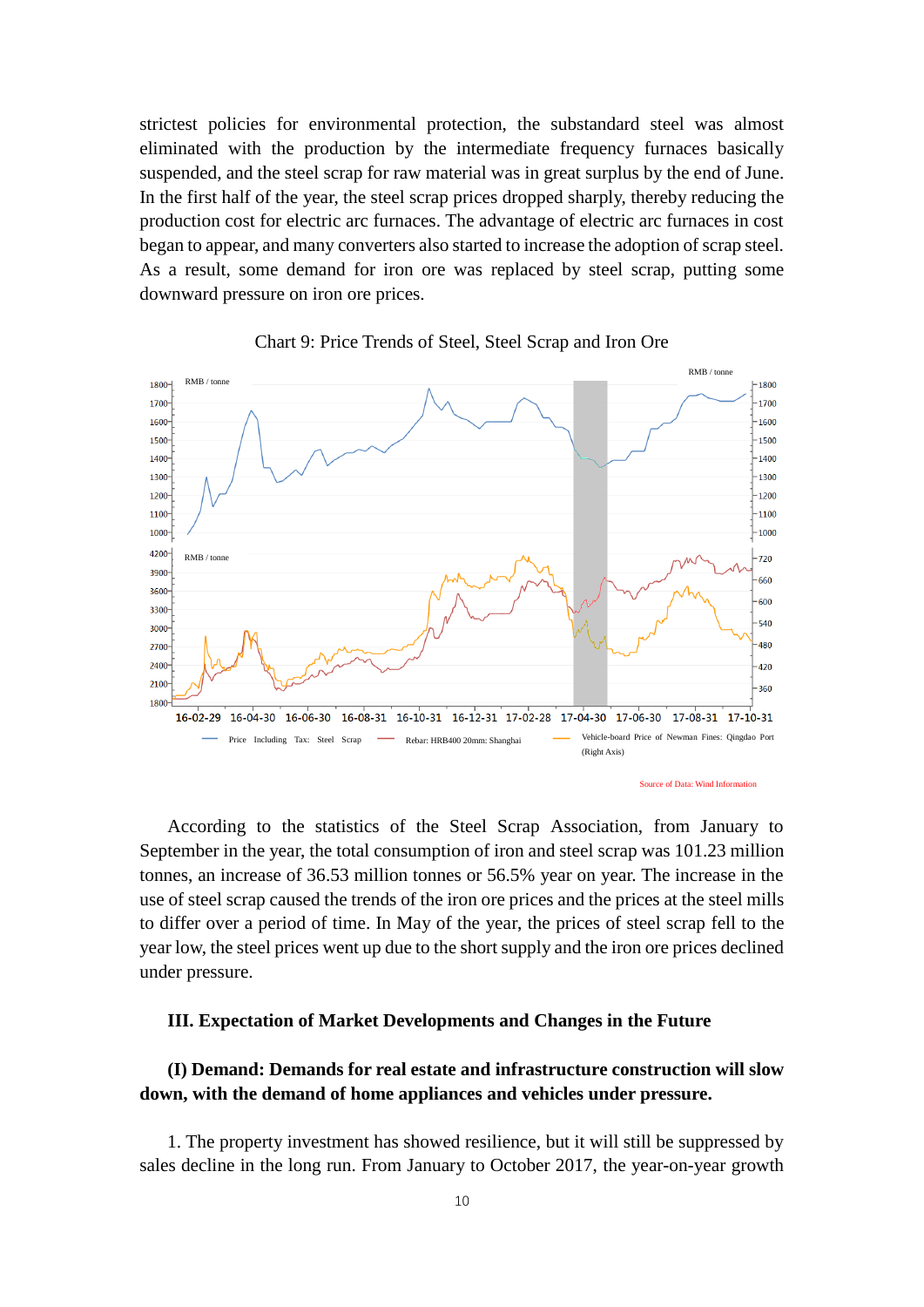rates of the area for commercial housing sales, the area for land acquisition, the area for new constructions and the cumulative investment in real estate development were 8.20%, 12.90%, 5.60% and 7.80% respectively. Currently, the property investment supported by the purchase of land has showed strong resilience. However, if the land acquisition and price factors were deducted, the year's growth of investment in real estate development would be negative on a year-on-year basis. Against the backdrop of "housing for living instead of speculation", the relatively tight tone of the policy for real estate will not be changed in the next year, and the demand for real estate will continue to be depressed by sales decline.





2. The investment and financing platforms and PPP will be tightened, and the growth of the infrastructure construction will slow down. From January to October, the accumulative total investment in infrastructure construction increased by 15.85%, a decrease of 0.03 percentage point from the figure for the first 9 months in the year, showing stable growth in general. The growth rate is estimated at 14.5% in 2018, lower than that in 2017.

Chart 11: Investment in Infrastructure Construction (with Price Factor Deducted) from 2014 to September 2017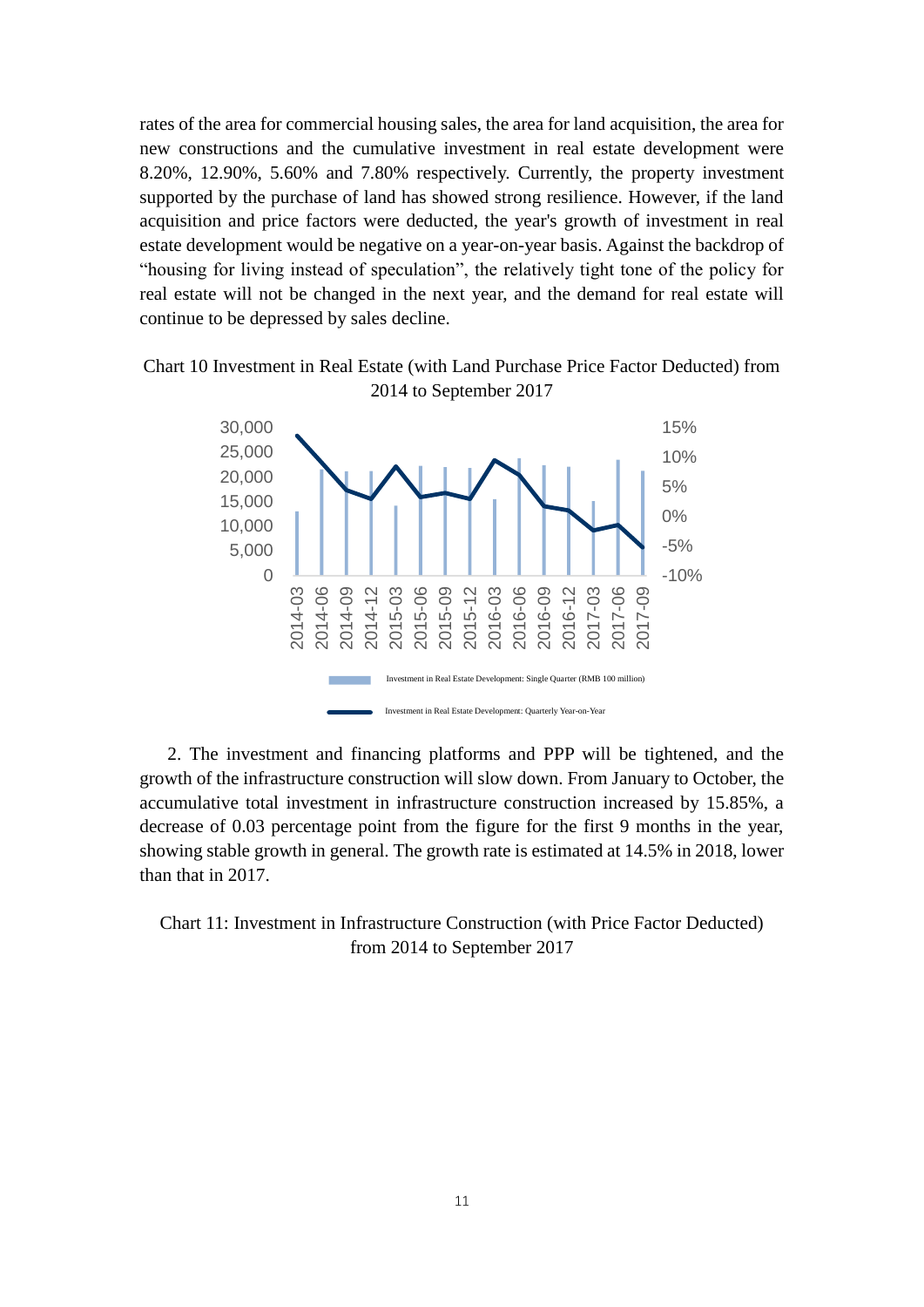

3. The demand of vehicles and home appliances was under pressure. The automobile purchase tax concession led to a high sales base in 2016. The growth in sales showed the sluggish sign in 2017, and with the tax concession expiring at the end of the year, the sales volume is expected to increase by 4% in 2018. As the cycle of the home appliances industry follows the real estate industry cycle, the home appliances industry will face pressure in production and sales with the real estate industry to be suppressed by the long-term decline in sales.



Chart 12: Auto Sales from 2014 to October 2017

Chart 13: Accumulative Production of Home Appliances from 2014 to October 2017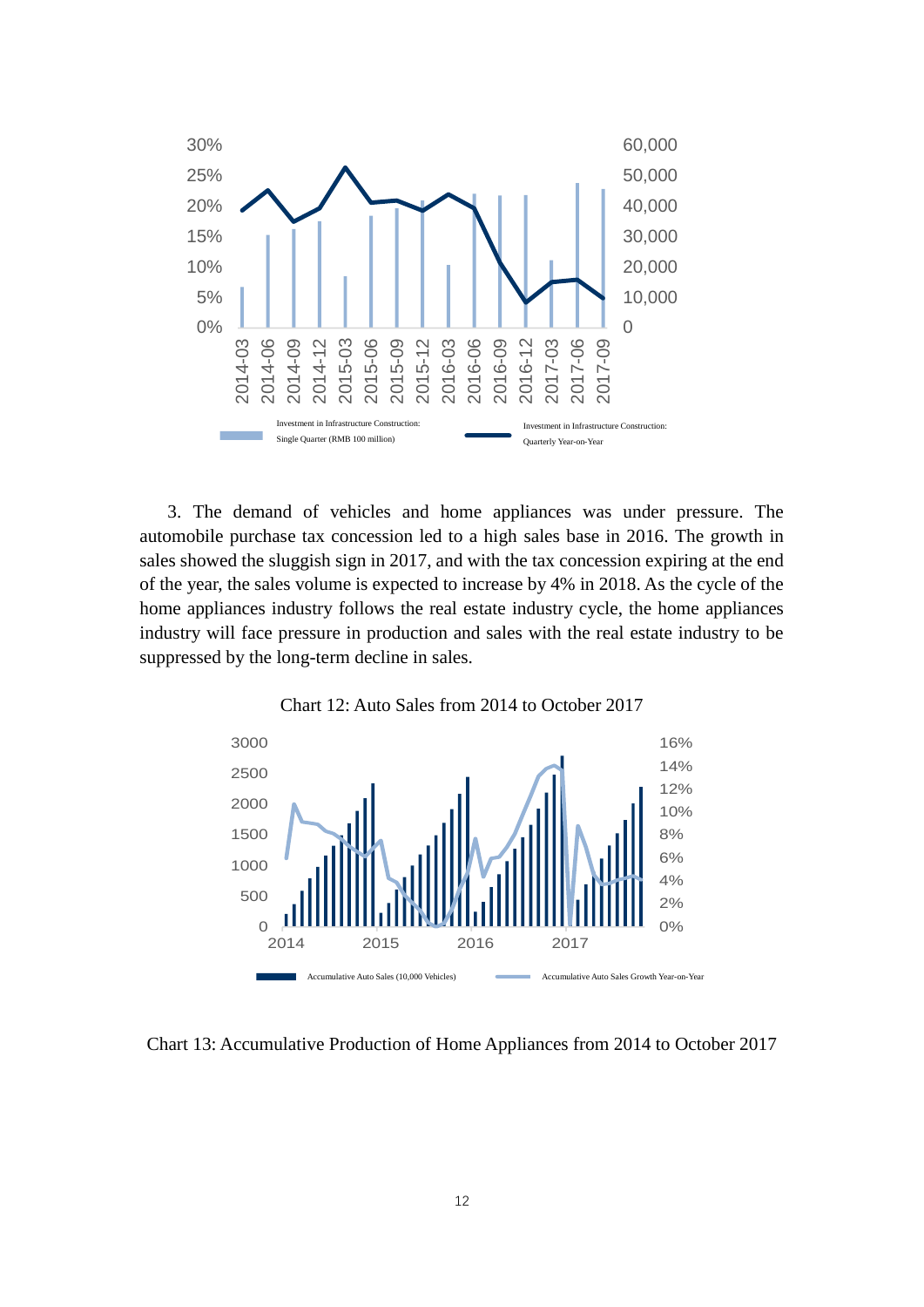

In summary, according to a simple estimate, China's crude steel production will grow by about 1.87% in 2018, showing a significant drop from the growth rate in 2017, with the output expected to increase by 14.7 million tonnes. According to statistics from previous years, China's crude steel production accounts for about 50% of the world's total. Therefore, the global crude steel output is expected to expand by 29.40 million tonnes, representing an increase of 47 million tonnes of iron ore in consumption.

|                                                     |        | <b>Building Machinery</b> | Auto  | <b>Ship</b>   | Home<br>building Appliances | <b>Pipes</b> | <b>Containers</b> Energy |       | <b>Sum</b> |
|-----------------------------------------------------|--------|---------------------------|-------|---------------|-----------------------------|--------------|--------------------------|-------|------------|
| 2016<br>$(10,000 \text{ tonnes})$                   | 42307  | 12528                     | 6284  | 1551          | 1345                        | 1171         | 873                      | 4077  | 70135      |
| Expected Growth<br>Rate for 2017                    | 11.50% | 12.00%                    |       | 13.62% 35.00% | 14.00%                      | 19.00%       | 17.00%                   | 1.00% | 11.93%     |
| 2017E<br>$(10,000 \text{ tonnes})$                  | 47172  | 14031                     | 7140  | 2093          | 1534                        | 1393         | 1021                     | 4117  | 78502      |
| <b>Expected Growth</b><br>Rate for 2018             | 0.30%  | 5.50%                     | 3.00% | 8.00%         | 4.00%                       | 3.00%        | 5.00%                    | 0.50% | 1.87%      |
| 2018E<br>$(10,000 \text{ tonnes})$                  | 47314  | 14803                     | 7355  | 2261          | 1595                        | 1435         | 1072                     | 4138  | 79972      |
| <b>Output Increase</b><br>$(10,000 \text{ tonnes})$ | 142    | 772                       | 214   | 167           | 61                          | 42           | 51                       | 21    | 1470       |

Table 6: Estimates of Crude Steel Consumption in 2017 and 2018

**(II) Supply: The expansion cycle of the four major mines is basically completed, and the growth rate of production will slow down.** 

In the first three quarters of 2017, the total output of the four major mines amounted to 840 million tonnes, a 2.7% increase year-on-year, with a negative year-on-year increase in Q3. With the current prices, the mines are more reluctant to expand production. Among the four major mines, Vale's S11D and RT's Silvergrass will gradually reach target outputs to release certain production capacity in the future; Roy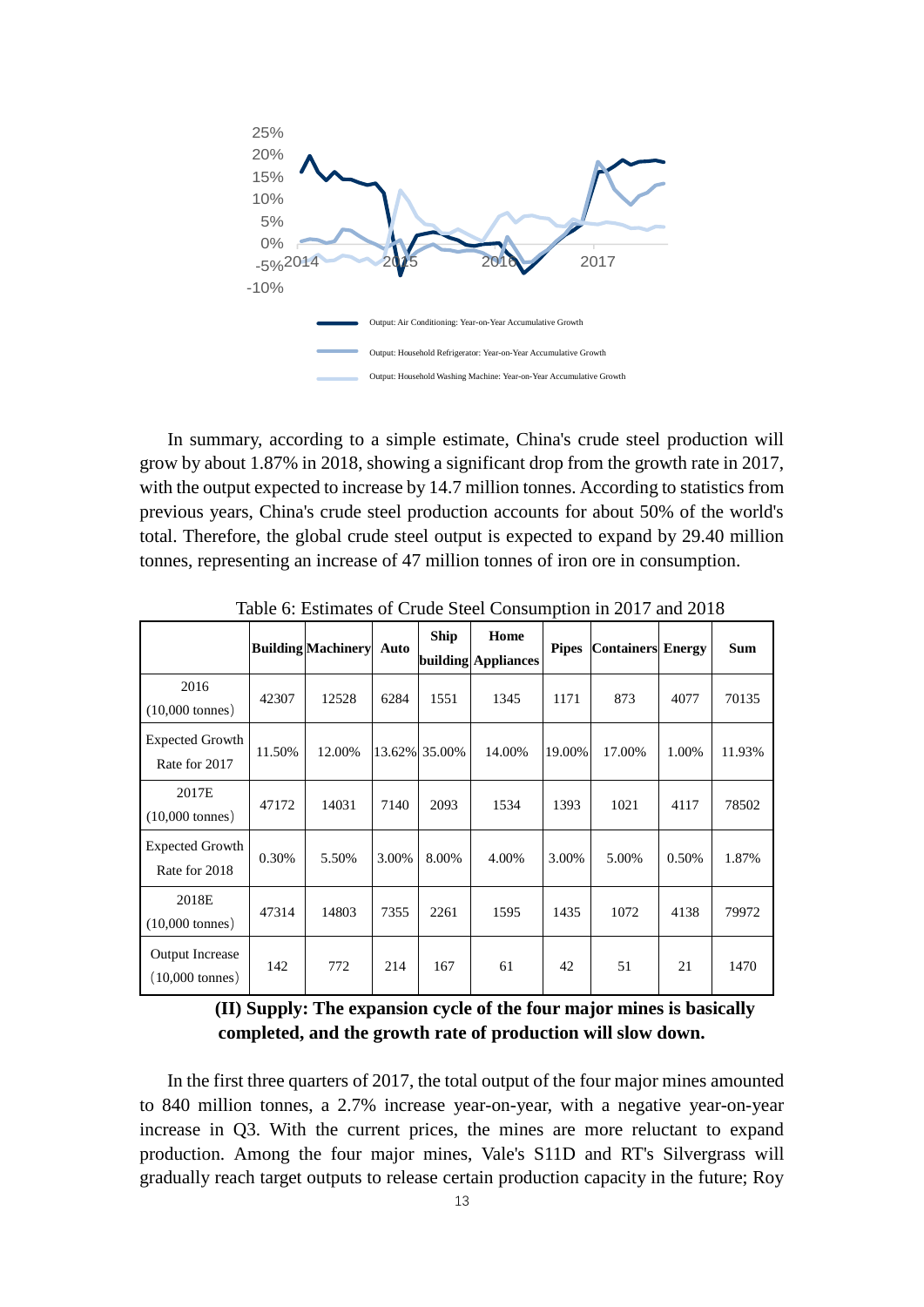Hill has reached full capacity and there is room for growth in the first half of 2018. There is basically no other new capacity addition. It is estimated that S11D will push up production by 20 million tonnes in the next year, with the increases of 10 million tonnes for Silvergrass and 8 million tonnes for Roy Hill, resulting in a total of 38 million tonnes.

|                      | 1701                                                                                | <b>16O1</b> | YoY      | 17Q2  | 16Q <sub>2</sub> | YoY      | <b>17Q3</b> | 16Q3  | YoY  | 17<br>$O1-3$ | 16<br>$Q1-3$                      | YoY  | Long-term<br>Capacity<br>Plan |
|----------------------|-------------------------------------------------------------------------------------|-------------|----------|-------|------------------|----------|-------------|-------|------|--------------|-----------------------------------|------|-------------------------------|
| Vale                 | 86.20                                                                               | 77.54       | 11.2%    | 91.85 | 86.82            | 5.8%     | 95.11       | 92.09 | 3.3% |              | 273.16 256.46                     | 6.5% | 400.00                        |
| Rio<br>Tinto         | 81.56                                                                               | 84.02       | $-2.9\%$ | 84.37 | 85.27            | $-1.0\%$ | 90.37       | 88.14 | 2.5% |              | $ 256.29 257.42  -0.4%$           |      | 330.00                        |
| <b>BHP</b>           | 53.58                                                                               | 53.06       | 1.0%     | 60.14 | 55.63            | 8.1%     | 55.59       | 57.59 |      |              | $-3.5\%$   169.30   166.27        | 1.8% | 252.00                        |
| <b>FMG</b>           | 44.70                                                                               | 43.40       | 3.0%     | 53.50 | 47.80            | 11.9%    | 45.70       | 49.50 |      |              | $-7.7\%$   143.90   140.70   2.3% |      | 200.00                        |
| <b>Total</b><br>Four | of the 266.03 258.02 3.1% 289.86 275.51 5.2% 286.76 287.32 -0.2% 842.65 820.85 2.7% |             |          |       |                  |          |             |       |      |              |                                   |      | 1182.00                       |

Table 7: 2017 Production and Long-term Capacity Plans of Four Major Mines (Unit: million tonnes)

## **(III) It is expected that the demand for crude steel will increase in 2018, and the production expansion will be limited at the mines.**

It is expected that in 2018, the apparent demand for crude steel in the world will increase by 29.4 million tonnes, equivalent to 47 million tonnes of iron ore. The expansion cycle of the four major mines has basically come to an end. In 2018, their production will increase by about 38 million tonnes, with the demand gap at about 9 million tonnes.

Chart 14: Apparent Demand for Crude Steel in the World (Except China) (Unit: 10,000 tonnes / %)